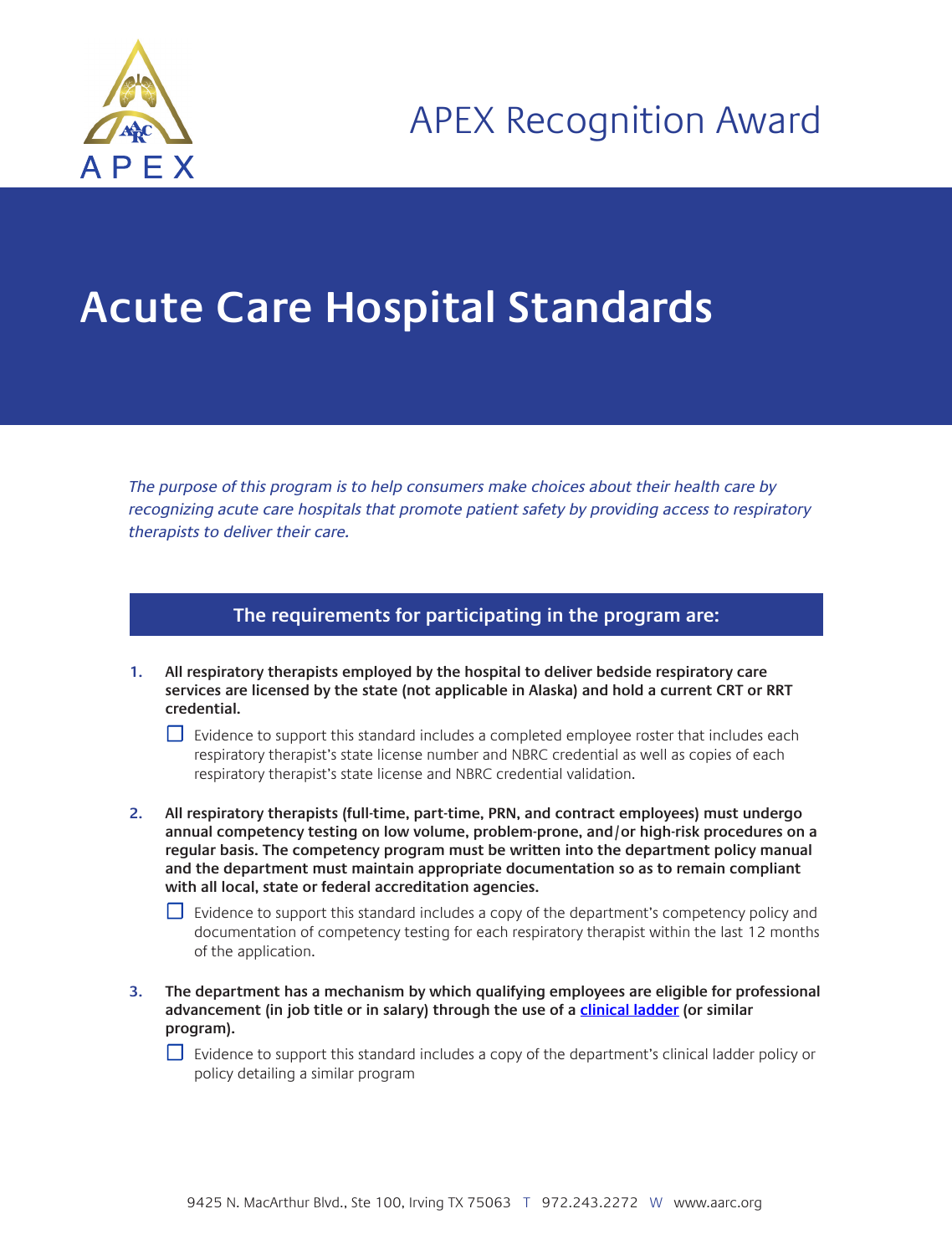- **4. Respiratory therapists are available 24 hours within the facility. In Critical Access Hospitals, respiratory therapists are available within the facility for a minimum of 12 hours/day and are available to respond to the facility on the off hours through an on-call system.** 
	- $□$  Evidence to support this standard includes a copy of the department schedule or policy stating that respiratory therapy coverage is 24 hours/day through either mechanism.
- **5. The department has a defined staffing plan that is used to project anticipated staffing and is used consistently for scheduling and flexing of the staff. Parameters include:** 
	- $\Box$  Core staffing levels identified.
	- □ Minimum staffing levels required to maintain a safe and effective delivery of care identified.
	- ☐ Staffing levels based on the use of relative value unit (RVU) (time standards) not on patient volume, occupied beds, or other volume-based statistic. If RVUs or other time standards are not used, staffing must be determined based on patient acuity, quality, safety, or value standards established by the facility.
		- o Evidence to support this standard includes a copy of the department's staffing policy and/or plan that demonstrates clinical full time equivalent (FTE) as per time-based unit.
- **6. Department policy prohibits the routine delivery of care to multiple patients simultaneously. The policy must include language that identifies when simultaneous therapy is acceptable and the mechanism by which the respiratory therapist triage the delivery of care.**
	- ☐ Evidence-based protocols are established, approved by medical director and utilized >75% of the time (not applicable in states where protocols are prohibited).
	- $\Box$  A department policy and procedure manual is available to staff and is driven by evidencebased practice (including references) and all policies are reviewed and/or updated at least every three (3) years.
		- o Evidence to support this standard includes a copy of the department's policy signed and dated – for simultaneous care and protocol utilization.
- **7. There must be a tool used to measure and track quality, patient satisfaction, safety, staff satisfaction and/or operational performance. At least one quality improvement (QI) project must be developed each calendar year in response to the data collected through said tool. The QI project must include active data collection with periodic and routine updates provided to department staff and executive leadership or medical director.**
	- $□$  Evidence to support this standard includes proof of participation in a QI program, a copy of at least one QI project, and meting minutes showing dissemination of the project outcomes to staff, the Medical Director, and senior administration.
- **8. A Doctor of Medicine or osteopathy is designated as Medical Director of Respiratory Care Services.**
	- □ Evidence to support this standard includes a copy of the Medical Director's credentials and medical license.